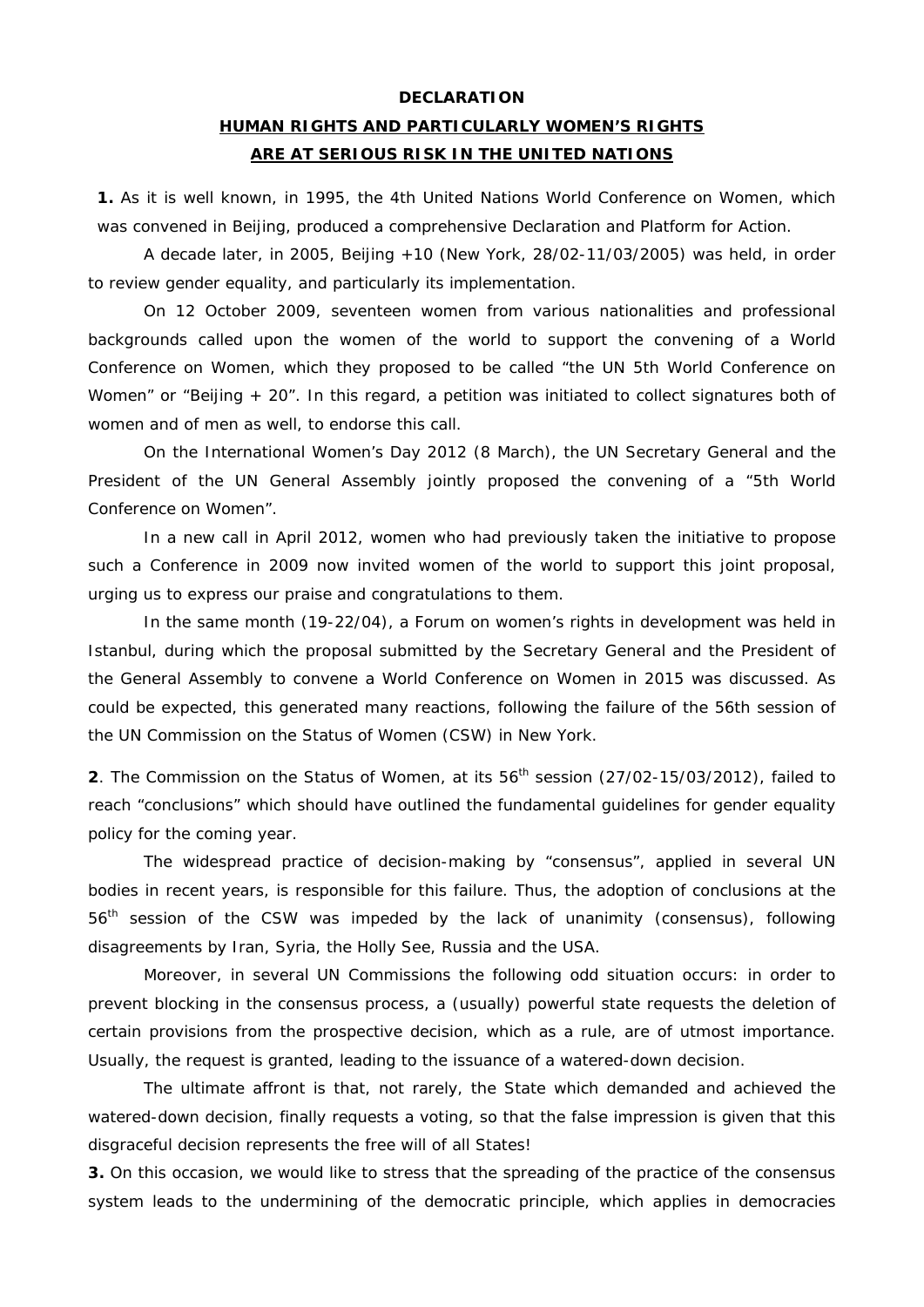from the time of the Athenian democracy to the present, under which the decisions of collegiate bodies are taken by majority. This spreading consensus process leads to the prevalence of the views of the minority, which prevents any decision of the majority. In other words, the undemocratic principle applies, under which a country or a small number of countries prevails over the vast majority of other countries that accept the opposite view. **The** 

## **minority therefore prevails over the majority!**

We deem it opportune to recall that, following World War II, the cornerstone supporting again the human rights system, namely, the *Universal Declaration of Human Rights (UDHR)*, was not adopted by unanimity. The Eastern Bloc urged the deletion of any reference to freedoms, while the Western Bloc insisted on the withdrawal of any reference to economic and social rights. Nevertheless, René Cassin, "the Father of the Declaration" and fortunately the other members of the UN Commission on Human Rights did not retreat from their positions, leading to the adoption of the wisest document of the 20<sup>th</sup> century, the *UDHR*, by simple majority. Presently, no one dares to state that he/she accepts only one or the other of these categories of human rights.

**4.** It should not go unnoticed that the most competent official in the UN entity dealing with gender equality (*UN Women*), Ms. Bachelet, who is also UN Under-Secretary General, was not among those who invited to the 2015 World Conference on Women. As we have been informed by a foreign NGO, Ms. Bachelet herself was surprised that she was left out of the decision and the invitation regarding the planned World Conference – and rightly so. The announcement calls upon women to send relevant replies to the *UN Women* Office, provided however that they are positive. Will negative replies, such as ours, be ignored?

 It is also worth noting that the list of signatures of people endorsing the convening of the conference in 2015 which has been put together so far, is **unreliable**. According to our research on the names of alleged Greek supporters of the proposal listed in the table, the following observations can be made: there are sixteen allegedly Greek signatures. However, some petitioners have signed more than once, at different times (for example, Ms. K. Nikoli has signed five times, while Mr. P. Rigopoulos, has signed twice). In addition, some petitioners are in fact foreigners who are mentioned as Greeks because they happened to sign the petition while on a tourist visit to Greece! As a result, of the sixteen signatures of alleged Greek supporters, only six come actually from Greece. Undoubtedly, this phenomenon must have occurred in other countries too.

**5.** It should also be stressed that, nowadays, there are sufficient rules and principles of international law regarding gender equality. These were established by the *UDHR*, the two UN *Covenants*, the *Declarations and Platforms for Action* of the four major World Conferences on gender equality, and other instruments. The most important is the Convention on the Elimination of All Forms of Discrimination against Women (*CEDAW*, in force since 1981), which provides for **positive measures which must be taken in every sector of the life and activity of women**, **so that formal equality can be transformed into substantive** 

2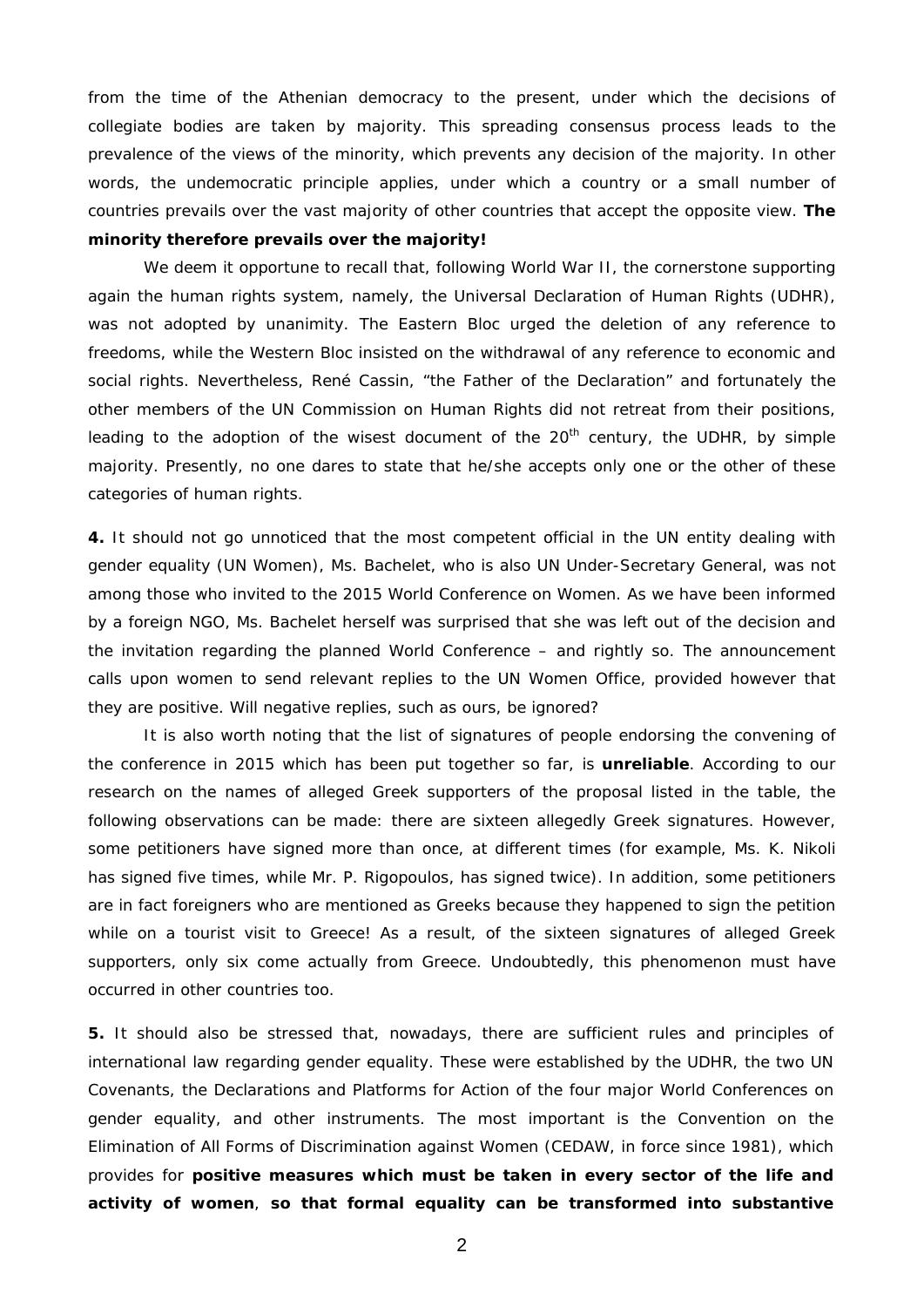**equality**. Furthermore, by virtue of the *Optional Protocol* (in force since 2000), the CEDAW Committee has become a quasi-judicial body which hears recourses for transgressions of CEDAW provisions.

Moreover, several national constitutions – including the Greek Constitution of 2001, in its new Article 116 para 2 – have explicitly endorsed the main principles of **substantive equality**.

Therefore, international rules for gender equality protection are not lacking; unless the UN officials who invite to the 2015 UN Conference have in mind, without explicitly stating it, to repeal or amend UN rules on women's rights currently in effect….

What is still lacking is the implementation of these rules, which is inadequate in some countries, while in not a few countries it is non-existent.

Which international bodies are competent to promote the implementation of gender equality rules in practice? Two: the *Commission on the Status of Women*, which examines at each session complaints for inequalities against women occurring in certain countries and adopts conclusions, outlining specific fundamental guidelines for the coming year aimed at remedying certain inequalities. The second competent body is *UN Women*, which must elaborate and promote specific programmes for this purpose, taking, of course, into account the proposals of the *Commission on the Status of Women*.

 Both these bodies became ineffective by the UN itself. Instead of providing them with financial and moral support, the UN is organizing the 2015 World Conference, which, is a useless (given the already existing legal rules) and costly event, particularly in times of a dire global financial crisis.

Why all this? Are both above-mentioned useful international human rights bodies, *UN Women* and the, until now, successful *Commission on the Status of Women* about to be met with the fate of the glorious Human Rights Commission which was dissolved in 2006, because it was disturbing major human rights offenders?

In other words, the UN appears to be causing its own weakening as regards real human rights protection!

**6.** It should also be noted that not only at the UN but also at other international organizations, there is a tendency to abolish the prevailing principle that in case of conflict between customs and practices, on the one hand, and human rights' rules and principles, on the other, it is the human rights rules and principles that prevail and must be protected. In other words, customs and practices conflicting with human rights must give way.

 This endeavor became clear firstly through a relative general proposal submitted to the UN Human Rights Council (UN Resolution 1221, 2/10/2009) and then to the Council of Europe regarding specific issues. An example is provided by the burqa and other practices of some States, most of which affect women but also men. Some examples follow: female genital mutilation, inhuman treatment of men and women, such as cutting off the right foot and left

3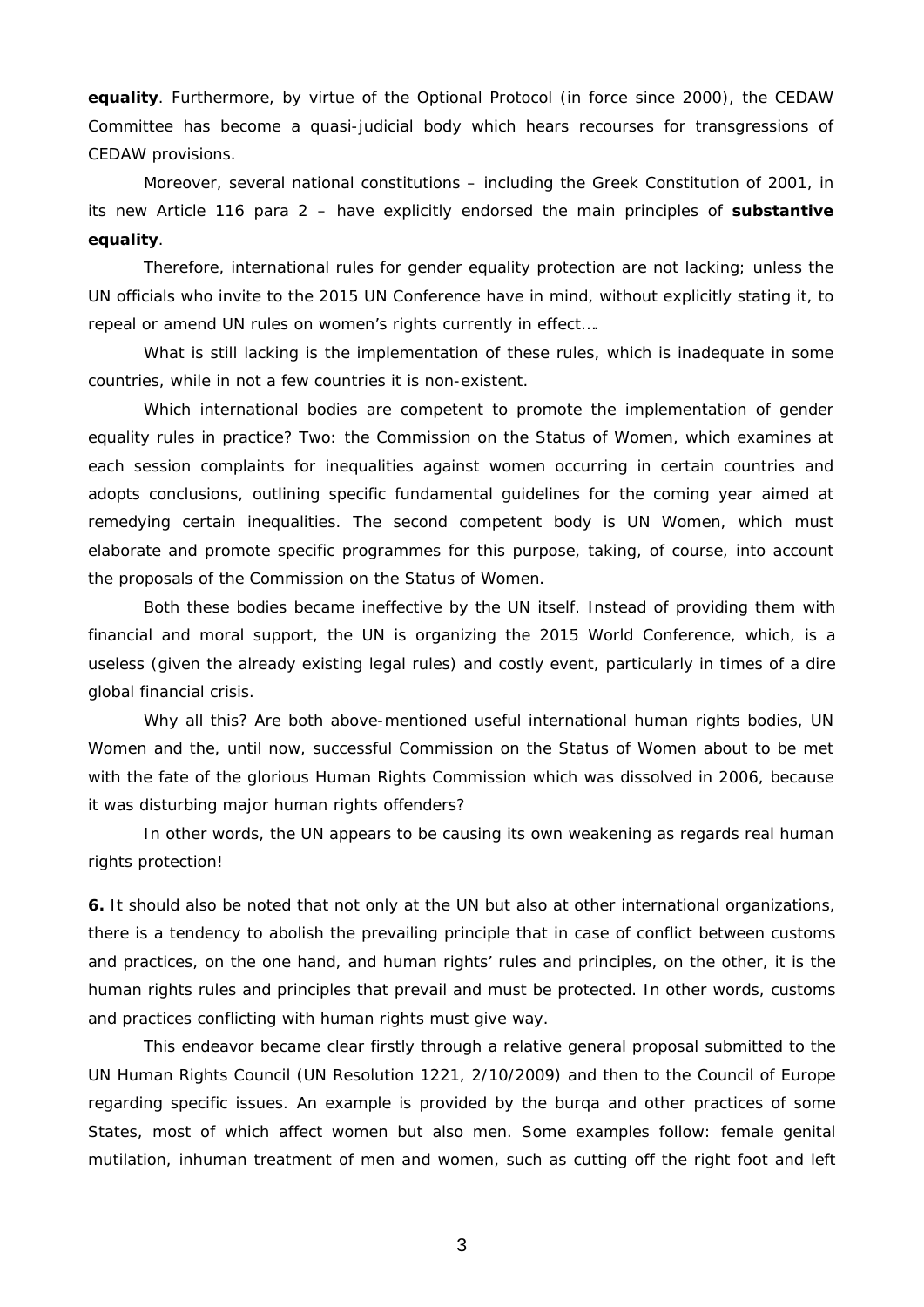hand of the thief, usually a man, stoning to death of a woman for adultery, while men remain unpunished for the same act, pawning of a child by a starving family for food, etc.

 In case this trend prevailed, it is obvious that it would impede the extension of universal, interdependent and indivisible human rights established worldwide, and particularly those explicitly mentioned in paragraphs 5 of Chapter I and 38 and 49 of Chapter II of the *Declaration and Programme of Action of the 1993 Vienna World Conference*. In other words, the reversal of the above principle would block the further extension of equality for everyone, without distinction, in countries where it is incomplete and even more in other countries where it is non-observed at all, due to international circumstances (mainly long-lasting colonialism).

#### **CONCLUSION**

**7.** The above lead us to a negative conclusion regarding the convening of a *Beijing +20 Conference* (so-called *"5th World Conference on Women"*) in 2015.

Furthermore, we consider that the *UN Women* must be urgently morally and financially supported, so that it is enabled to design programmes for the realization of women's rights that have already been established by virtue of relevant international rules. However, *UN Women* should also take into account the *conclusions* of the *UN Commission on the Status of Women*, the work of which should not be disrupted through the undemocratic *consensus* decision-making process. The functioning of this Commission enables the imparting of information on international violations of women's rights based on the complaints by several countries and NGOs, brought before it. This Commission, based on its experience, suggests every year the measures which can bring about an improvement of the situation.

It is unacceptable that the unfortunate dissolution of the *Human Rights Commission* should become a model for other similar measures, such as the dissolution of the *Commission on the Status of Women*.

For the reasons stated above, we deem it necessary to repeat that general measures should be taken against the application of the *consensus* decision-making in the UN, not only in the *Commission on the Status of Women.* 

The aforementioned considerations and arguments aim at impeding the adoption of any further UN measures to the detriment of human rights and in particular of women's rights. **Such measures are literally a blow to the UN, which should be the universal human rights protector**. The international human rights system established under the auspices of the UN remains the greatest achievement of humanity, after terrible suffering.

The human rights violations within the League of Nations, which went unpunished, have led to the dissolution of this promising institution. Thus, the collaboration and understanding among the peoples of the world was abolished. This constituted the necessary pre-condition for the most devastating military conflict ever experienced by humanity to date, resulting in a death toll of sixty million and countless material damage.

Athens, May 28<sup>th</sup> 2012